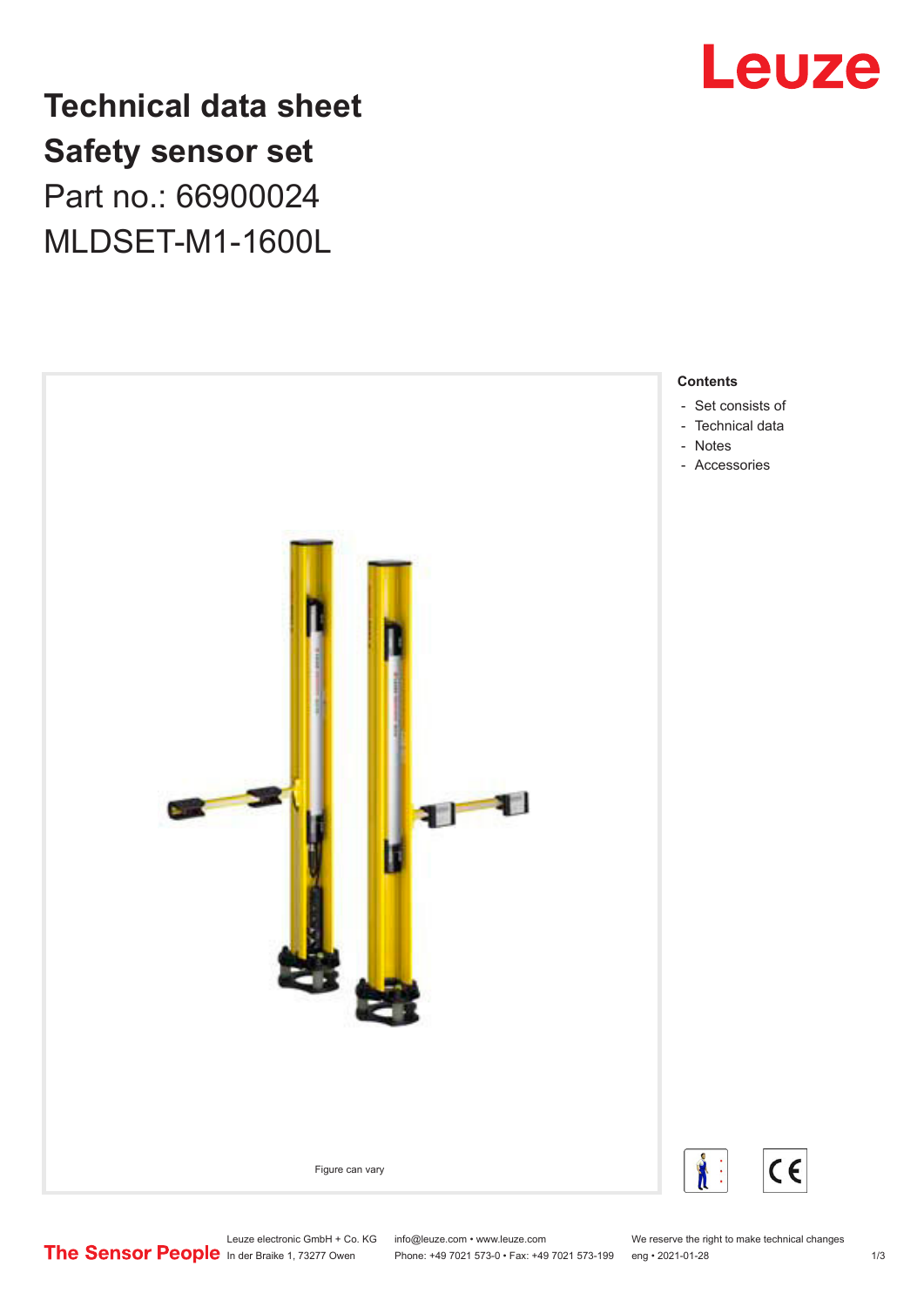### <span id="page-1-0"></span>**Set consists of**

# Leuze

| Quantity       | Part no. | <b>Designation</b> | <b>Article</b>                                   | <b>Description</b>                                                                                                                                                                                                                                                                                                                                |
|----------------|----------|--------------------|--------------------------------------------------|---------------------------------------------------------------------------------------------------------------------------------------------------------------------------------------------------------------------------------------------------------------------------------------------------------------------------------------------------|
| 1              | 520151   | AC-SCM5U-BT        | Sensor connection<br>module                      | Suitable for: MLD 330, MLD 530 multiple light beam safety devices<br>Supply voltage: 24 V, DC, -20  20 %<br>Number of connections: 5 Piece(s)<br>Connection: Cable with connector, M12, 500 mm<br>Type of fastening: Mounting plate, Groove mounting                                                                                              |
| -1             | 66500100 | <b>MLD-M002</b>    | Deflecting mirror                                | Number of beams: 2 Piece(s)<br>Beam spacing: 500 mm<br>Type of fastening: Groove mounting, Swivel mount, Mounting on<br>Device Column                                                                                                                                                                                                             |
|                | 66568100 | MLD530-RT2M        | Multiple light beam safety<br>device transceiver | Special version: Integrated muting indicator, Integrated status<br>indicator<br>Operating range: 0.5  8 m<br>Number of beams: 2 Piece(s)<br>Beam spacing: 500 mm<br>Response time: 50 ms<br>Connection: Connector, M12, Metal, 8 -pin                                                                                                             |
|                | 426526   | Set-AC-MLX.2-2SA   | Muting sensor set                                | Suitable for: MLD 500, MLD 300 multiple light beam safety devices<br>Operating range: 0  8 m<br>Cable length of muting sensors: 2,000 mm<br>Type of fastening: Supplied mounting bracket<br>Type of muting sensors: PRK 25B retro-reflective photoelectric<br>sensors<br>Number of muting sensors: 2 Piece(s)<br>Number of reflectors: 2 Piece(s) |
| $\overline{2}$ | 549853   | <b>UDC-1600-S2</b> | Device column                                    | Dimensions: 160 mm x 1,660 mm x 149 mm<br>Column height without foot: 1,600 mm<br>Functions: Mounting and protection of light curtains and multiple<br>light beam devices, Adjustable, 3 directions                                                                                                                                               |

# **Technical data**

| <b>Basic data</b>                             |                                                    | Тy<br>SI |
|-----------------------------------------------|----------------------------------------------------|----------|
| <b>Series</b>                                 | <b>MLDSET</b>                                      | SI       |
| <b>Special version</b>                        |                                                    | Pe       |
|                                               |                                                    | PF       |
| <b>Special version</b>                        | Integrated muting indicator                        | Mi       |
| <b>Functions</b>                              |                                                    | Сa       |
| <b>Functions</b>                              | Alternative connection for second muting<br>signal | Pı<br>O  |
|                                               | Contactor monitoring (EDM), selectable             |          |
|                                               | Muting enable function                             | O        |
|                                               | Muting-timeout extension                           |          |
|                                               | Start/restart interlock (RES), selectable          | B        |
| Reflective element for laser alignment<br>aid | <b>No</b>                                          | М        |
| <b>Muting type</b>                            | Sequence controlled 2-sensor muting                |          |
|                                               |                                                    | Тy       |

#### **Characteristic parameters**

| <b>Type</b>                       | 4, IEC/EN 61496                        |
|-----------------------------------|----------------------------------------|
| <b>SIL</b>                        | 3, IEC 61508                           |
| <b>SILCL</b>                      | 3, IEC/EN 62061                        |
| Performance Level (PL)            | e, EN ISO 13849-1                      |
| $PFH_n$                           | 6.6E-09 per hour                       |
| Mission time $T_M$                | 20 years, EN ISO 13849-1               |
| Category                          | 4, EN ISO 13849                        |
|                                   |                                        |
| <b>Protective field data</b>      |                                        |
| <b>Operating range</b>            | 08m                                    |
|                                   |                                        |
| <b>Optical data</b>               |                                        |
| Number of beams                   | 2 Piece(s)                             |
| Beam spacing                      | 500 mm                                 |
|                                   |                                        |
| <b>Mechanical data</b>            |                                        |
| Type of muting sensors            | PRK 25B retro-reflective photoelectric |
|                                   | sensors                                |
| With device column                | Yes                                    |
| <b>Number of muting sensors</b>   | 2 Piece(s)                             |
| <b>Column height without foot</b> | 1.600 mm                               |